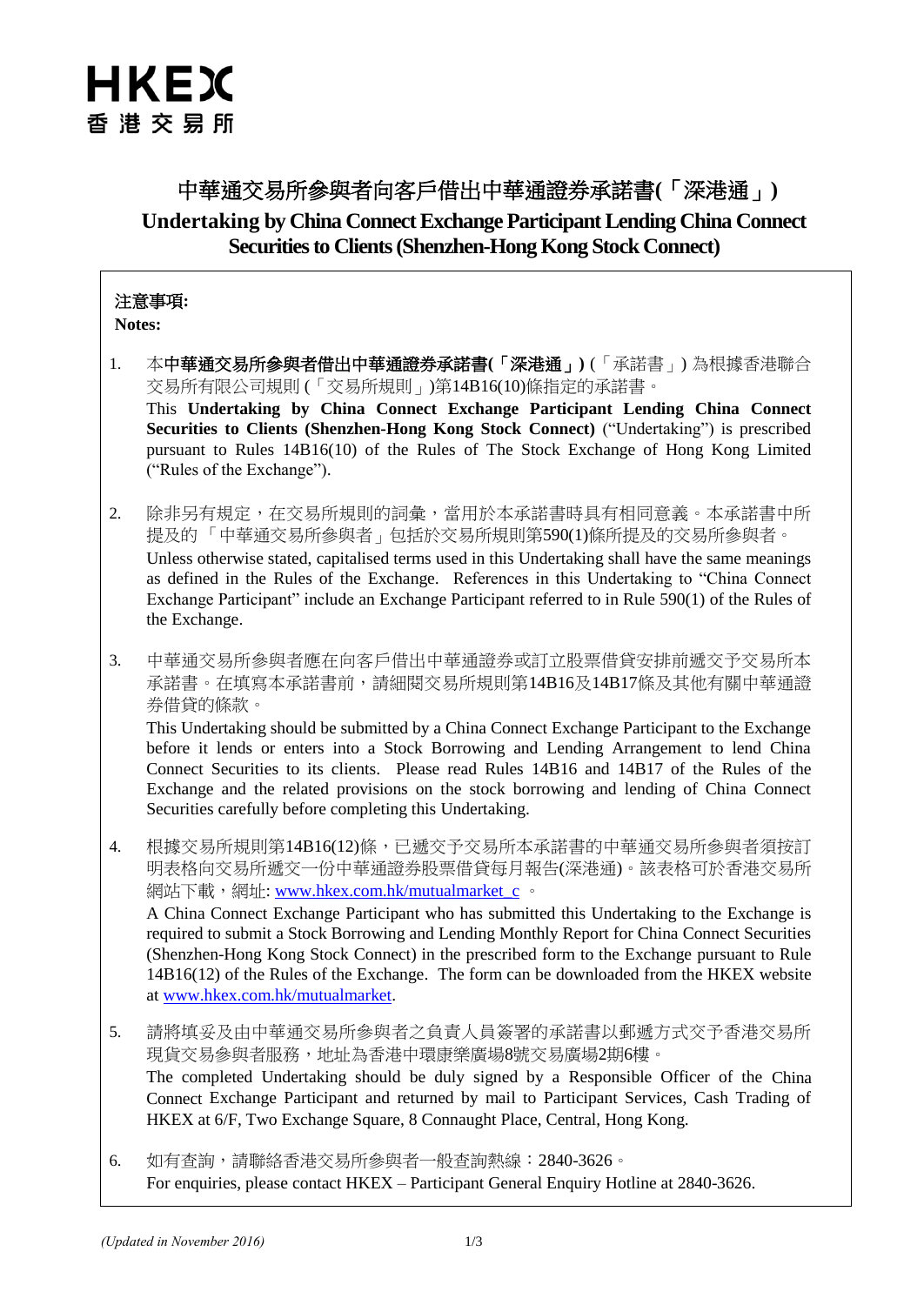# 第一部分 **–** 中華通交易所參與者資料

#### **Part I – China Connect Exchange Participant Information**

| 中華通交易所參與者名稱:<br>Name of China Connect<br><b>Exchange Participant:</b> | (中文)<br>(in Chinese) |                               |  |
|-----------------------------------------------------------------------|----------------------|-------------------------------|--|
|                                                                       | (英文)<br>(in English) |                               |  |
| 中華通交易所參與者代號:<br>China Connect Exchange<br>Participant ID:             |                      |                               |  |
| 聯絡人名稱:<br>Name of Contact Person:                                     |                      | 職銜:<br>Position:              |  |
| 電話號碼:<br>Telephone Number:                                            |                      | 電郵地址:<br><b>Email Address</b> |  |

# 第二部分 **–**中華通交易所參與者之承諾書

## **Part II – Undertaking by China Connect Exchange Participant**

## 致**:** 香港聯合交易所有限公司

#### **To: The Stock Exchange of Hong Kong Limited**

根據交易所規則第14B16(10)條, Pursuant to Rule 14B16(10) of the Rules of the Exchange,

本公司, we,

## 向交易所申請成為股票借出方並承諾及確認如下: **apply to the Exchange to be a Stock Lender and undertake and confirm as follows:**

**-** 本公司獲證券及期貨事務監察委員會(「證監會」)正式認可進行證券買賣業務,並無任 何限制妨礙或約束其買賣證券或從事貸股活動; we are duly licensed by the Securities and Futures Commission (the "Commission") to carry

on the business of dealing in securities, and no restriction exists that would prevent or restrict us from dealing in securities or engaging in stock lending activities;

- **-** 本公司當繼續獲證監會正式認可進行證券買賣業務,並於向客戶借出中華通證券時不受 任何限制買賣證券或從事貸股活動的規限; we shall continue to be duly licensed by the Commission to carry on the business of dealing in securities and not subject to restrictions from securities dealing or engaging in stock lending activities at such time or times when China Connect Securities are lent to our clients;
- **-** 倘被證監會暫停或限制買賣證券或從事貸股活動,本公司當即時通知交易所及停止進一 步向客戶借出中華通證券;及 we shall promptly inform the Exchange and stop lending further China Connect Securities to our clients if we are suspended or restricted from dealing in securities or engaging in stock lending activities by the Commission; and